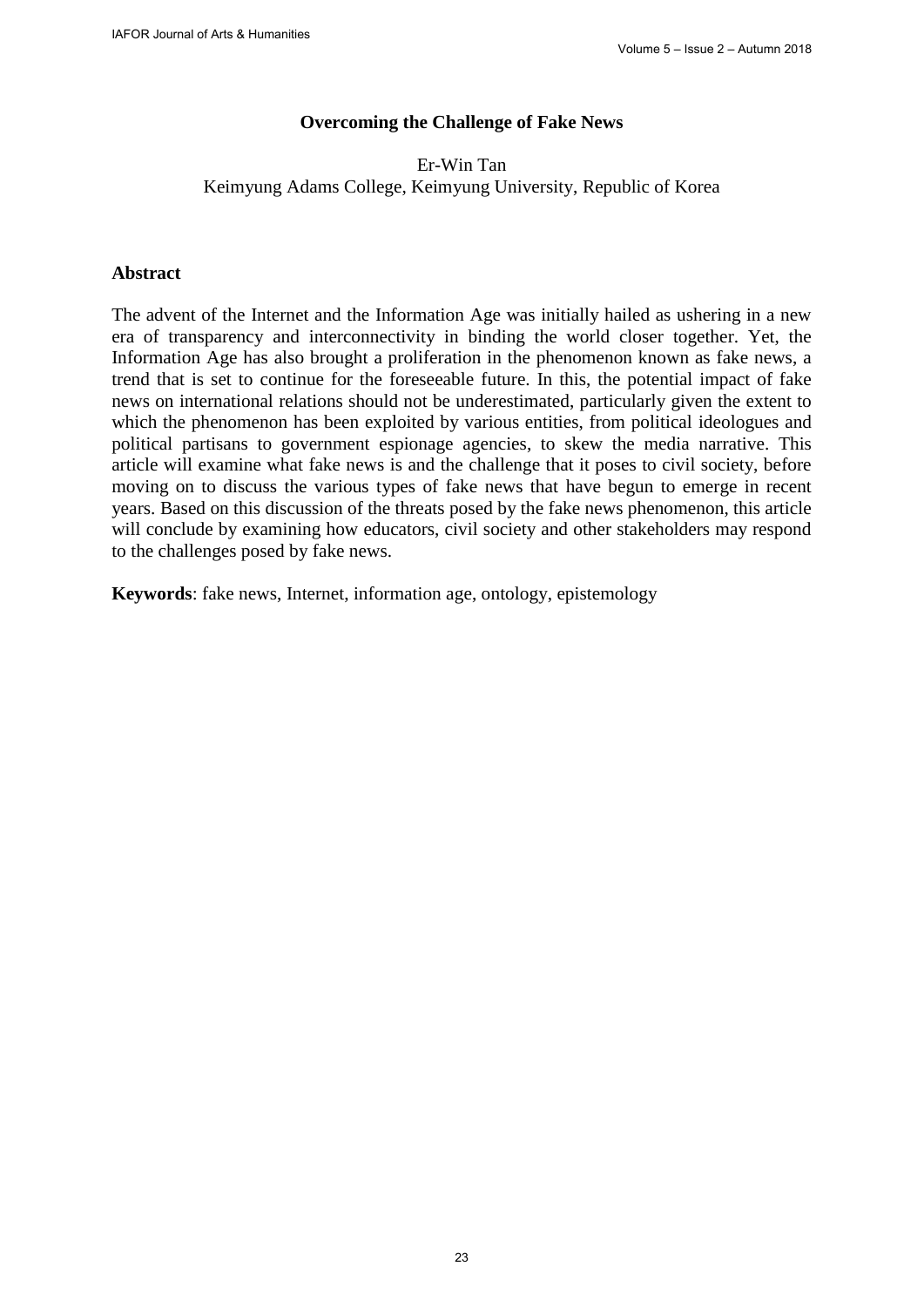### **Introduction**

Although the phenomenon of fake news is not new,<sup>1</sup> the advent of the Information Age and the Internet has led to its proliferation on an order of magnitude. More significantly, the extent to which distorted media narratives arguably tilted the 2016 US Presidential Elections in favour of Donald Trump stand as a reflection of how a failure to maintain a centrist media narrative can have far-reaching consequences for international relations. The importance of an inquiry into the subject of fake news and its implications is further accentuated by the author's experience as a mid-career university educator that has seen increasing numbers of university students turning to the use of the Internet as an inexpensive, yet highly convenient, means of undertaking research in the social sciences. Whilst the author acknowledges the extent to which Internet sources are an important and effective means of data collection, he also emphasises that the proliferation of agenda-driven websites and purveyors of conspiracy theories underscores the necessity of sensitivity to the threats posed by fake news to civil society and caution in utilising the Internet for data collection.

This analysis shall be outlined in the following three sections, beginning with an effort to separate facts from analysis and why this distinction is important. In so doing, this section shall lay down the groundwork for identifying the online opportunities available for exploitation by purveyors of fake news. A second section examines in more detail how and why the advent of fake news poses a threat to civil society and democratic political institutions. The third section shall conclude this article by examining how civil society, educators and other stakeholders can address the challenges posed by fake news.

### **Separating Facts from Analysis**

Facts are derived from the Latin term *factum*, denoting something that has been done. In the period since the Enlightenment, facts have increasingly been understood to refer to something that has actually occurred (as a past fact), something that has an actual existence (in the present tense), or a phenomenon whose proof is derived from an objective reality. Facts can be seen as empirically provable data, such as statistics, historical events, quotes and documentary evidence, such as diaries, memoirs and government statements. In this sense, the importance of facts and data is underscored by its criticality as the "raw material" with which observers engage in analysis of facts  $-$  in the overwhelming majority of various fields of study, it is difficult to imagine a situation in which an observer can engage in meaningful analysis without using facts as a starting point of analysis. At the same time, however, whilst there is a certain allure for facts that speak for themselves to reveal a self-evident truth, such a situation is not only tautological, but also runs contrary to the spirit of intellectual inquiry. Facts do not speak themselves – were this the case, the process of social science inquiry would be reduced to a sequence of using Google to find data that is copied and pasted. Needless to say, such an approach is unprofessional, demeans the intellectual dignity of the observer involved, and fails to make a meaningful, value-added contribution to the subject being studied. There are simply too many facts that may be relevant (directly or indirectly) to

<sup>1</sup> As an early example after the advent of print media during the Industrial Revolution, in 1835, the *New York Sun* published a series of articles that falsely claimed that the astronomer Sir John Herschel had, with the aid of a newly designed telescope, observed strange fauna on the surface on the moon, including unicorns and batwinged humanoid creatures. See Stephanie Hall (2014). Belief, Legend, and the Great Moon Hoax. *Library of Congress.* [https://blogs.loc.gov/folklife/2014/08/the-great-moon-hoax/.](https://blogs.loc.gov/folklife/2014/08/the-great-moon-hoax/)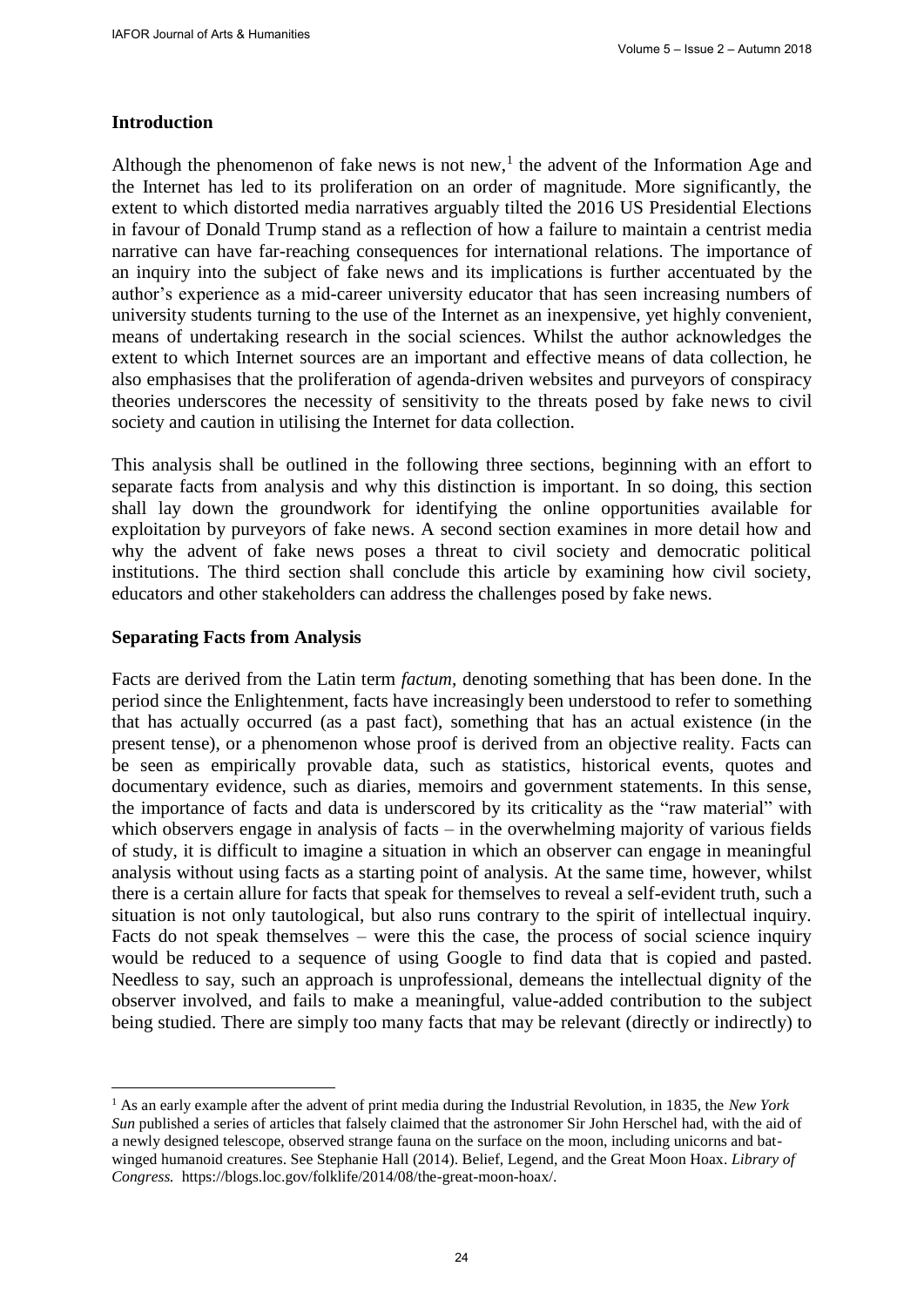a given phenomenon under study. To illustrate the limitations of presenting facts as truth, a brief hypothetical example of a university student is used here.

In writing up an essay for his final exam on US foreign policy (as an example), the student may be tempted to turn to Google, copying and pasting material from the Internet as a shortcut solution to submit an essay before a fast approaching deadline. Such an approach is, however, bound to backfire on the student, given the sheer quantity of news articles, academic journal articles, analytical commentaries, media interviews and other sources of data. To this mix of information available on the Internet (which may or may not be accurate), the problem of fake news sites, such as purveyors of conspiracy theories and satirical websites, further reflects the perils of taking online sources at face value. Nor is the use of Wikipedia acceptable for such a student, given the ease with which Wikipedia pages can be edited by anyone – including Internet trolls with a particular axe to grind. Under such circumstances, the student in our hypothetical example is apt to submit a final exam paper based on a mish-mash of raw data pieced together without any meaningful analysis, lacking any intellectual coherence, is analytically superficial, and which fails to add any value to the student's grasp of US foreign policy. The result is that the student in question, even if his essay were to pass scrutiny by the convener for his course, will complete his university degree and graduates without the ability to draw independent analytical conclusions. Thus, as the late futurist and author Alvin Toffler noted, "the illiterate of the 21st century will not be those who cannot read and write, but those who cannot learn, unlearn, and relearn". (Toffler,1970, p. 414) Such a person's ability to offer a meaningful value-added contribution to the knowledge is extremely limited and belies the underlying purpose of a university education in developing and refining the human skills of analysis. In short, facts do not speak for themselves; rather, they must be evaluated, critiqued, reviewed and analysed to have any meaning to a relevant audience.

Seen in this light, if facts constitute the raw data through which observers attempt to understand their world, analysis can be seen as the process through which raw data is evaluated for the purpose of drawing out conclusions for the wider audience. Although analysis and opinion overlap with facts, it is necessary to emphasise the differences therein. Analysis is an appraisal of given facts, and is reflected in a person undertaking cause and effect analysis in evaluating facts to express an opinion on a given subject. The conclusion of an effort at analysis is derived from a person's review of the facts that are available to him or her. In this sense, whilst it may be more appropriate to view facts as an ontological issue ("what is knowledge"), analysis may be seen as reflecting epistemology ("how do we acquire knowledge"). Such distinction is made evident in the taxonomy of learning that was outlined by Benjamin Bloom's work during the late 1940s and 1950s. Bloom's taxonomy was notable for drawing a distinction between lower-level learning outcomes such as knowledge and understanding, on the one hand, and higher-level learning outcomes, such as applying acquired knowledge, analysing the implications of such knowledge, synthesising different components of the process of analysis, critical evaluation and the ability to create new knowledge on the other. In this sense, these higher-level outcomes represent the ultimate objective of the learning and educational process – the ability to apply, analyse and review factual data for the purpose of creating new knowledge. Whilst such analysis cannot realistically be undertaken when there is a dearth of facts, it is even more important for educators and scholars alike to bear in mind that facts, in their own right, do not constitute analysis.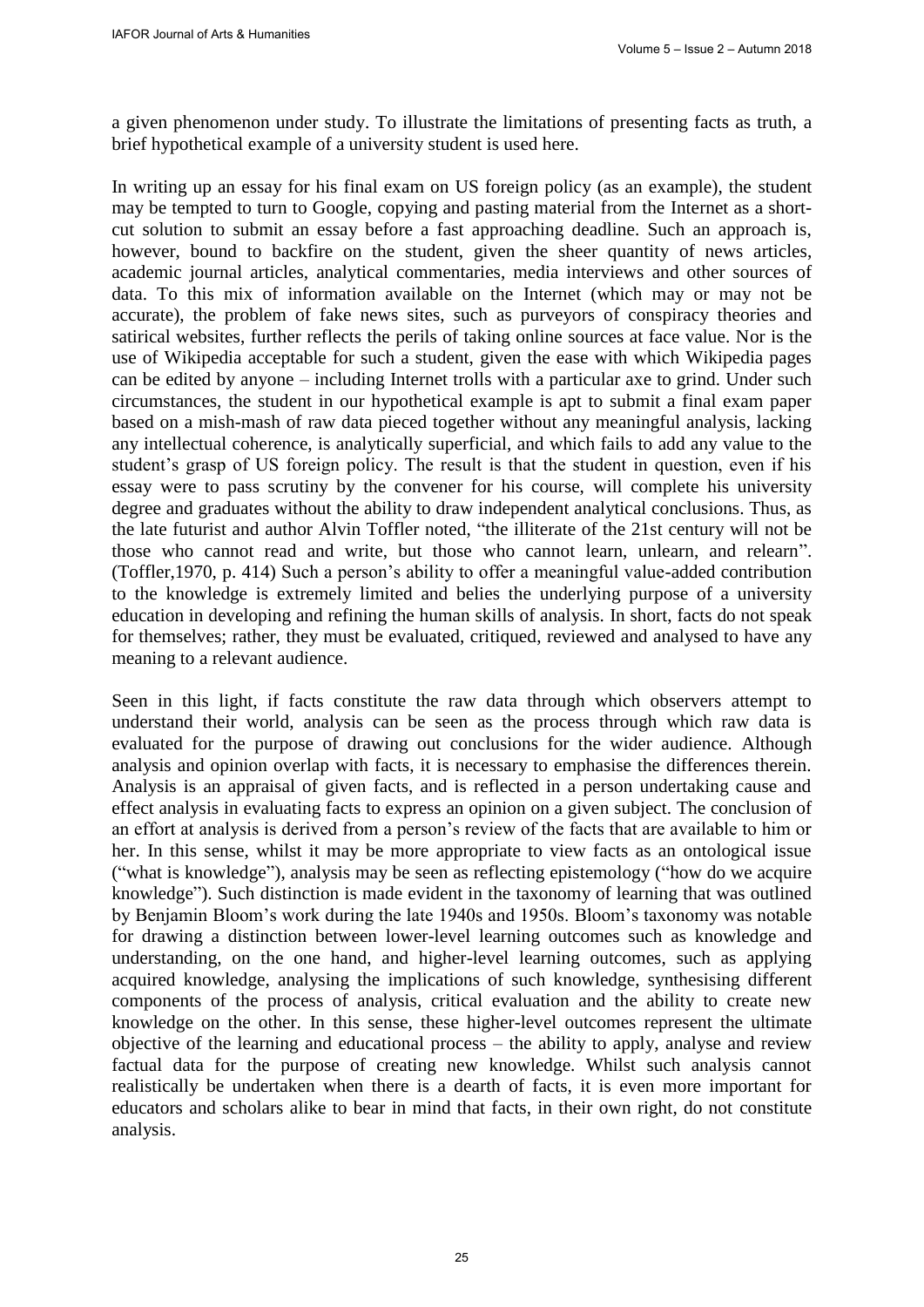

Figure 1: Bloom's Taxonomy (source: Armstrong, P. (2001). *Bloom's Taxonomy* Vanderbilt University. Revised edition, Retrieved from [https://cft.vanderbilt.edu/guides-sub](https://cft.vanderbilt.edu/guides-sub-pages/blooms-taxonomy/)[pages/blooms-taxonomy/\).](https://cft.vanderbilt.edu/guides-sub-pages/blooms-taxonomy/)

The importance of this distinction is highlighted if we return to our hypothetical example of a student working to submit an essay assignment. Rather than succumbing to the temptation of a shortcut offered by copying and pasting from the Internet, the student instead engages in source triangulation – a process of inquiry in which data and analytical perspectives from a range of different sources is sought. The effective use of source triangulation thus allows data to be gathered from a range of reputable online sources (such as newspapers and research think-tanks) as well as published books and journal articles from his university library. In addition, acknowledging that data is not particularly useful without analysis, the student who triangulates can evaluate the meaning of the data that he has collected, ensuring the employment of cause-and-effect analysis in linking the facts that he has collected to the conclusions that he has reached in his essay assignment. Although such an end-result is more painstaking and requires more effort than a simple copy-and-paste exercise, the result is that the student completes his degree program more capable (and therefore confident) in his own ability to gather information, to critique and analyse facts in-depth, and to be self-reliant as an independent learner. Such a graduate is all the more ready to take on the challenges of the workplace. The distinction between facts and analysis is evident based on the following table.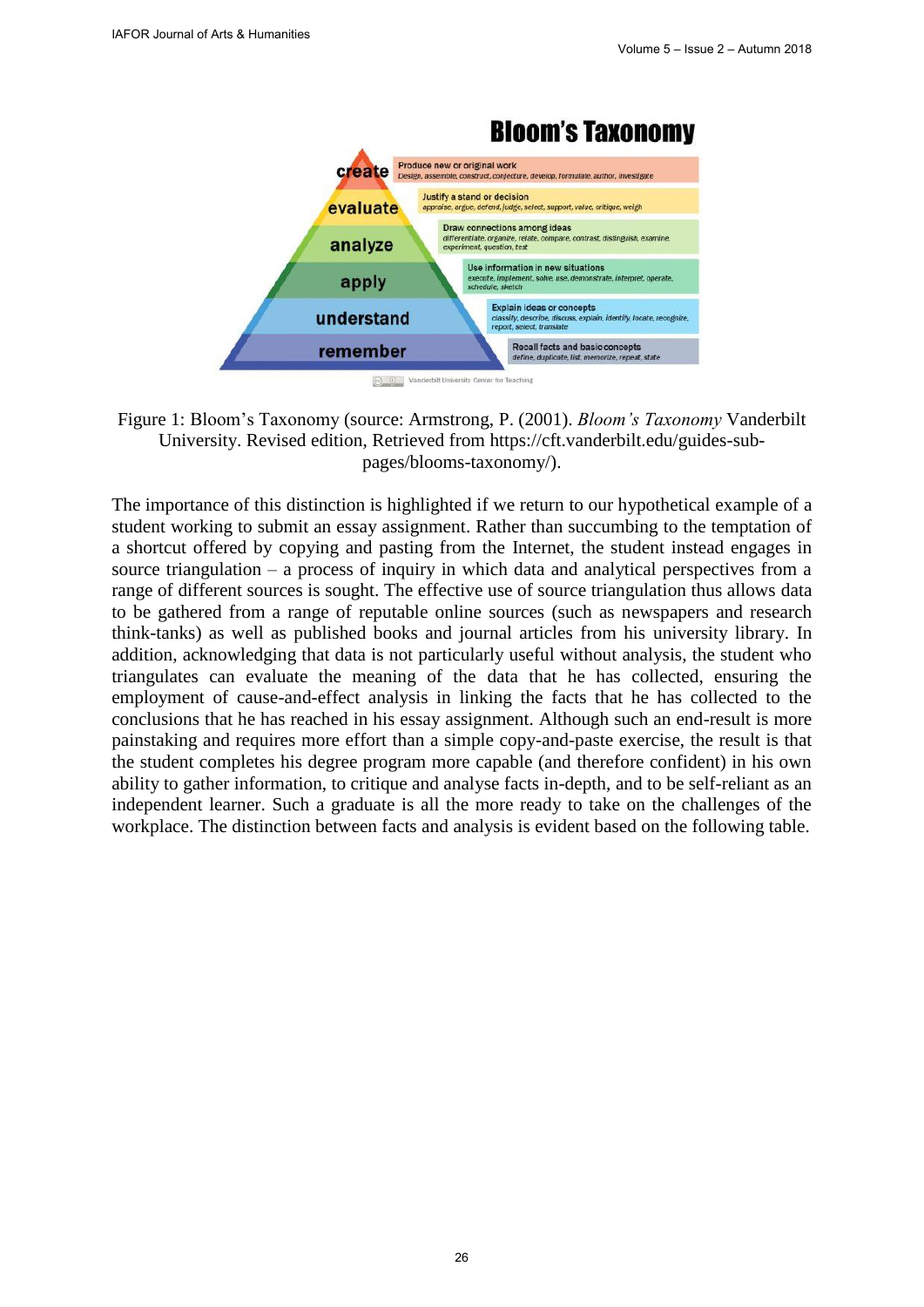|               | Ontological                        | Epistemological                                       |
|---------------|------------------------------------|-------------------------------------------------------|
| Type of       | Facts                              | Analysis                                              |
| knowledge     |                                    |                                                       |
| Implications  | What is knowledge?                 | Theory of knowledge: how do we                        |
| for research  |                                    | acquire knowledge                                     |
| in social     |                                    |                                                       |
| sciences      |                                    |                                                       |
| Examples      | $\mathbf{i}$<br>Primary documents, | $\mathbf{i}$<br>Debates concerning the origin of      |
|               | diaries and memoirs                | the Nazi Holocaust                                    |
|               | $\rm ii)$<br>Quotes                | $\ddot{\text{1}}$<br>Is the denuclearisation of North |
|               | iii)<br>Statistical data           | Korea possible?                                       |
|               | <b>Historical relics</b><br>iv)    |                                                       |
| Its necessity | Data as the "raw material" for     | Analysis of facts as the "value-added"                |
| to social     | undertaking analysis               | characteristic of human analysis of social            |
| science       |                                    | science.                                              |
| inquiry       |                                    |                                                       |

*Table 1.* The Distinction between Facts and Analysis

Ontologically, it is possible to see how factual inaccuracy may result from a careless recording of an event, or due to the actions of an observer who was acting without the benefit of hindsight. As an example, during the 1948 US elections, the *Chicago Daily Tribune*, a pro-Republican newspaper, was so confident that Republican candidate Thomas Dewey would defeat President Truman that they published their headline on November 3 as "Dewey Defeats Truman" (Cosgrove, 2014).

That said, it should be emphasised that such an instance can in no way be described as a deliberate attempt to mislead the general public through fake news. Whilst the editorial staff of the *Chicago Daily Tribune* may have been carried away by pro-Dewey enthusiasm, their erroneous reporting was not in any way a deliberate attempt to misinform the general public. As the following section indicates, however, the advent of the Internet and the Information Age has created virtually limitless opportunities for purveyors of fake news to deliberately distort the general public's understanding of world events.

# **The Threat of Fake News**

As the academic study of fake news is still in its infancy, it is unclear precisely how many different variants of the phenomenon may come to shape media narratives in the 21st century. Nonetheless, based on a brief reading of the history of print media since the 20th century, and more so in the Information Age, it is possible to identify the following seven forms of fake news (some of which overlap with one another) that stakeholders must be on guard for in the Information Age.

# **Threat 1: Deliberate forgeries**

An early form of deliberate factual inaccuracy predates the Internet, with two notable instances occurring during the 20th century. During the late 1970s, Konrad Kujau, an East German who had fled to West Germany and made a living through petty crime, released the "Hitler Diaries", a set of manuscripts that he proclaimed to be the long-lost memoirs of the Nazi leader. Although a hoax, the level of realism and detail that went into the Hitler Diaries was sufficient to convince the distinguished British historian, Hugh Trevor-Roper, of their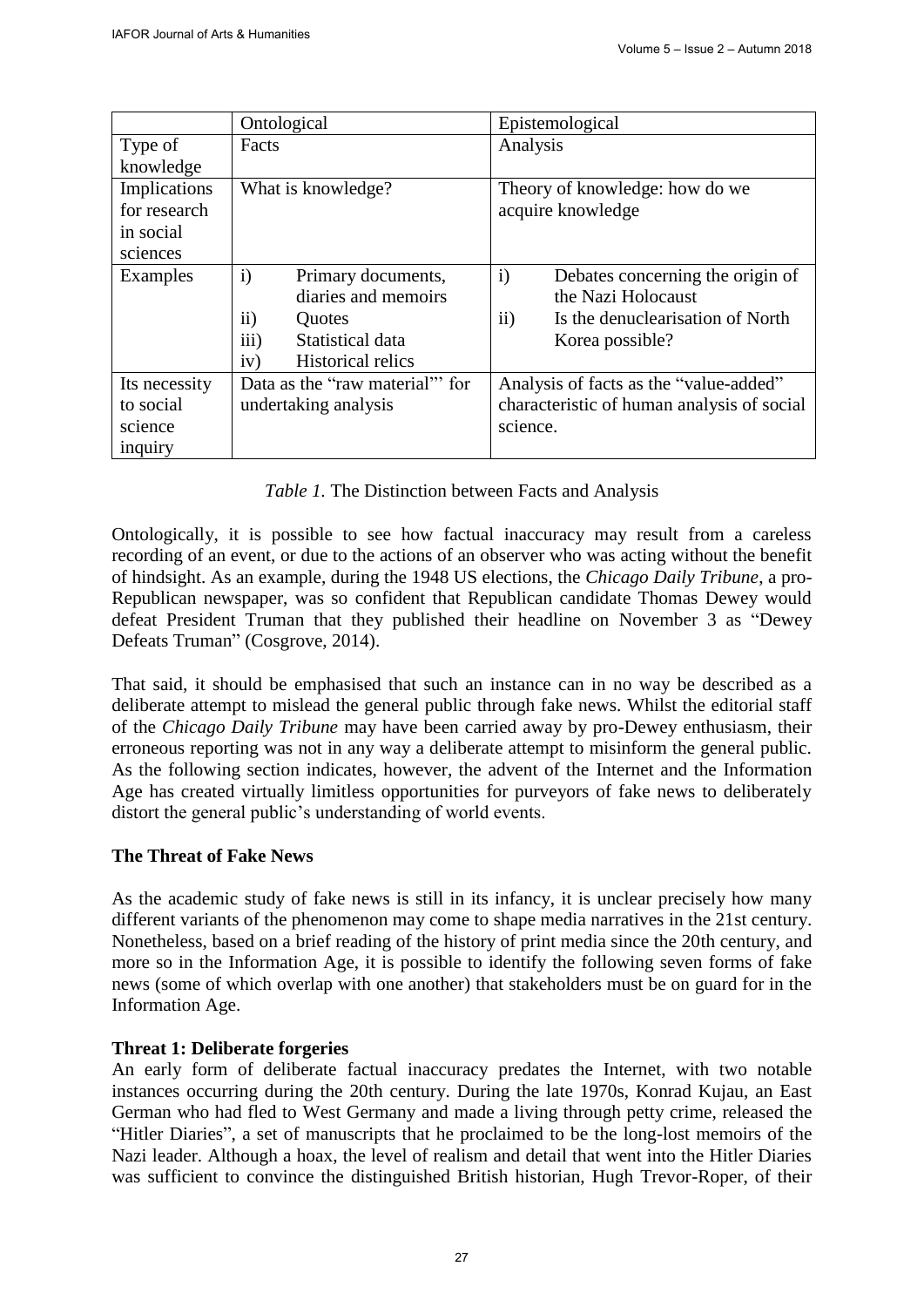authenticity. Although Kujau was driven by pecuniary objectives rather than political ones, the subsequent revelation that the Hitler diaries were forged inflicted significant damage on Trevor-Roper's academic credentials.

A rather more insidious instance of the deliberate forgery of documents occurred earlier, in 1903, when the Tsarist Okhrana secret police released the so-called "Protocol of the Elders of Zion". The Protocol was pieced together from various anti-Semitic texts to claim the existence of a global Jewish conspiracy to dominate the world, and released as a pretext to justify the Tsar's anti-Jewish pogroms. It is notable that the document had impacts that reached far beyond Russia's borders and long after the Tsar was deposed. From 1920 to 1922, the American industrialist Henry Ford sponsored the publication of some 500,000 copies of the Protocol (Ford, 1920s).

In 1930s Germany, amidst severe unemployment and the general disillusionment of society amidst the Great Depression, the Nazi Party found the Protocol as a useful means of redirecting internal nationalist anger towards Jewish communities as a scapegoat for Germany's socio-economic ills (Bytwerk, 2015). In so doing, the Nazis' willingness to adopt a well-publicised instance of fake news to tap into latent anti-Semitism in 1930s Germany contributed to an incremental rise in ultra-nationalism. Within such a highly-charged sociopolitical environment, there was little to stop the passing of the Nuremberg Laws or the Nazi Holocaust, during which an estimated six million Jews perished. Yet, even though the Protocol of the Elders of Zion has been conclusively proven to be a forgery, the existence of this document continues to be cited in the present day by various anti-Semitic entities as justification for their hostility against the state of Israel, as well as anti-Semitic violence in general (Anti-Defamation League, 2002).

## **Threat 2: Cherry-picking the facts**

A further means through which fake news may enter into the media narrative arises when commentators on a given event deliberately engage in the selective use of facts. Such selectiveness is far more insidious than an editorial decision to summarise an event for reasons of brevity. Rather, such a calculated decision to project a one-sided narrative of events is driven primarily by the desire to promote the commentator's own ideological agenda. The implication of such cherry-picking is all the more serious when the commentator projects such a skewed narrative to the masses through the use of political demagoguery. This can be further accentuated by the choice of language in order to promote a given media narrative.

This much is evident in multiple aspects of the Trump Administration. Since coming into office, Trump and several of his advisors and officials have established a clear track record of deliberately selective portrayal of facts in order to advance their own agenda. As early as the 2016 Presidential campaign, Trump had identified white, working-class Americans in the Rust Belt as the section of the electorate most hostile to his Democratic opponent, Hillary Clinton, whilst at the same time being most easily swayed by irresponsible rhetorical demagoguery (Jacobson, 2018). At the same time, without feeling any sense of responsibility or accountability to the voting public, Trump was all too willing to cherry-pick data to portray an image of white, working-class Americans as being threatened by immigration and the narcotics trade from Latin American countries, crime perpetuated by African Americans, Lone Wolf terrorism by Middle Easterners, and unfair trade practices by China and other industrialised nations (Kessler and Lee, 2016). Although such a portrayal of demographic and sociological trends had little basis for reality, the projection of such an exaggerated image of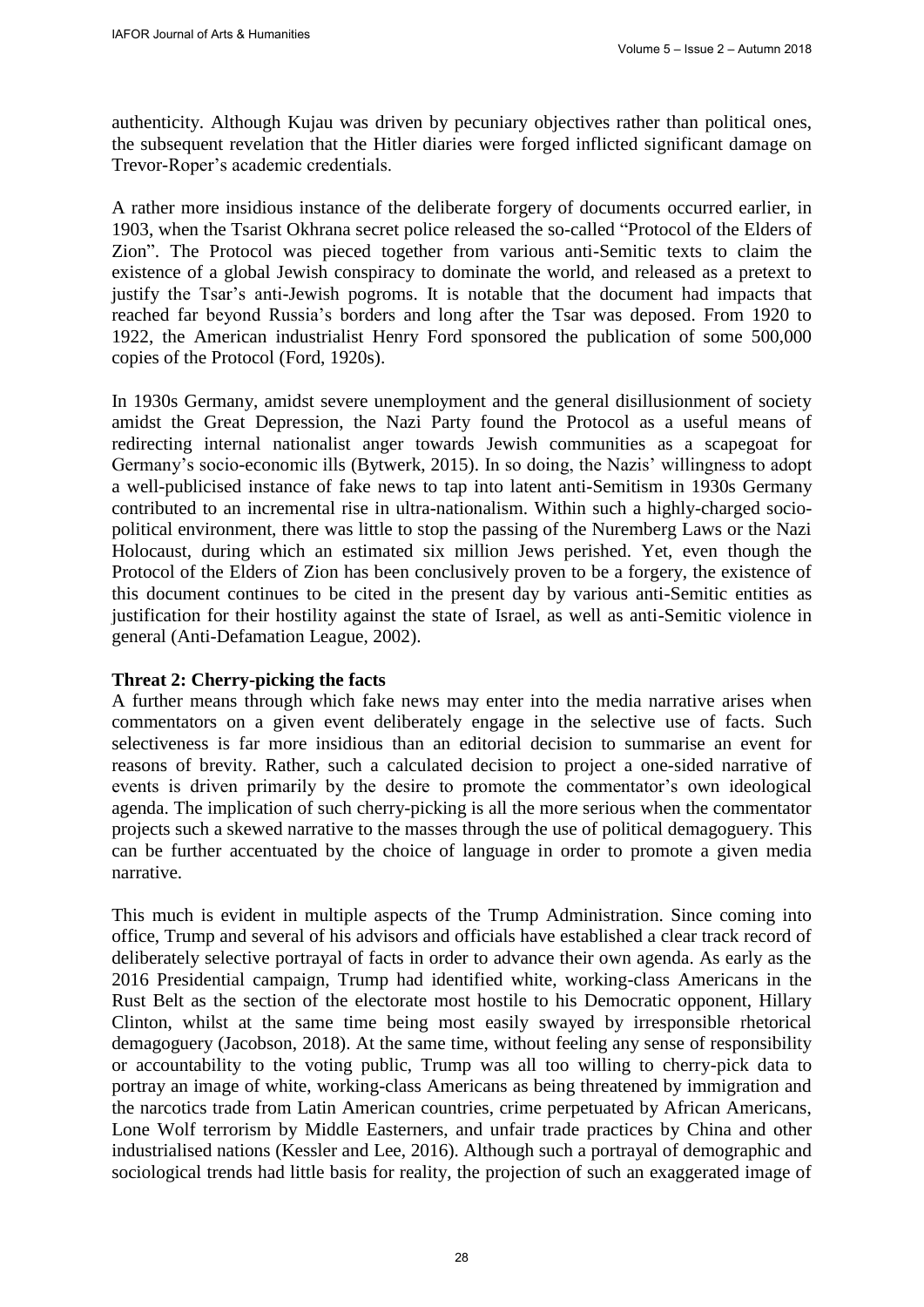a dystopian American future raised alarm bells in voting districts that had historically supported the Democratic Party, which ended up voting for Trump in November 2016.

Such a deliberate distortion of facts has continued to characterise the Trump White House. Shortly after entering office, the Trump Administration attempted to ban citizens from various Middle Eastern and North African countries from entering the United States, on the grounds that such persons posed the threat of Lone Wolf terrorism in the country. Yet, it is notable that of the countries that Trump targeted in his "Muslim travel ban" under Executive Order 13769 in 2017 – Iran, Iraq, Libya, Somalia, Sudan, Syria and Yemen – none had citizens who were involved in the 9/11 terrorist attacks, or any of the various terrorist attacks against the US since 2001 (Cordesman, 2017). Moreover, Trump's one-sided responses to terrorist incidents further highlights his deliberate stigmatisation of Muslims as the primary terrorist threat to US security, even though such a perspective overlooks the fact that homegrown, white supremacists are statistically far more likely to be the perpetrators of Lone Wolf terrorist attacks in the United States (Hassan 2018). Such deliberate bias was evident during the "Unite the Right" rally that took place in Virginia in August 2017, during which a white supremacist named James Alex Fields drove a car into a group of counter-demonstrators, killing one person and injuring 19 others. In spite of the blatant nature of the xenophobia behind this action as well as the presence of white supremacist groups such as the Ku Klux Klan engaged in rioting during the rally, Trump blamed "many sides" for the violence in Charlottesville, and pointedly refused to acknowledge the culpability of white supremacist organisations for the violence (Merica, 2017).

More recently, in 2018 Trump has increasingly seized on the image of Latin Americans fleeing violence in their homelands to seek asylum in the US as an imminent criminal "infestation" [\(Klein](https://edition.cnn.com/profiles/betsy-klein) and [Liptak,](https://edition.cnn.com/profiles/kevin-liptak-profile) 2018). Furthermore, Trump's divisive discourse has been further aided by Fox News hosts adopting language that downplays the humanitarian catastrophe inflicted by the Trump Administration on Latin American families fleeing violence in their homelands – as an example, Fox News host Laura Ingraham referred to the detention facilities used to hold Latin American refugees as "summer camps", a term that is directly contradicted by well-publicised evidence pointing to the forcible separation of Latin American children from their families, and the use of small, cramped cages used to implement these family separations. Such a portrayal of non-Caucasians entering the United States again played to the emotional fears of the white working-class Americans who had supported Trump in 2016, in casting Trump as a figure willing to use authoritarian methods to maintain the demographic status quo.

Such deliberate distortion of news, however, has multiple effects. Not only is the image of Latin American migrants as criminals definitively disproven by statistical evidence (Ferriss, 2018), it also overlooks the fact that agricultural industries in the United States are heavily dependent on migrant labour from the Latin American region (Dudley, 2018). Moreover, in engaging in such irresponsible demagoguery without any regard for the reality on the ground, such willingness to project a distorted media narrative that dehumanises non-Caucasians has also emboldened racists, xenophobes and bigots at the grassroots level into engaging in vigilante attacks as well as verbal and physical abuse of Latin Americans, African Americans, Middle Easterners and other persons deemed to be "un-American" in the eyes of Trump's working-class supporters (Graham, 2018).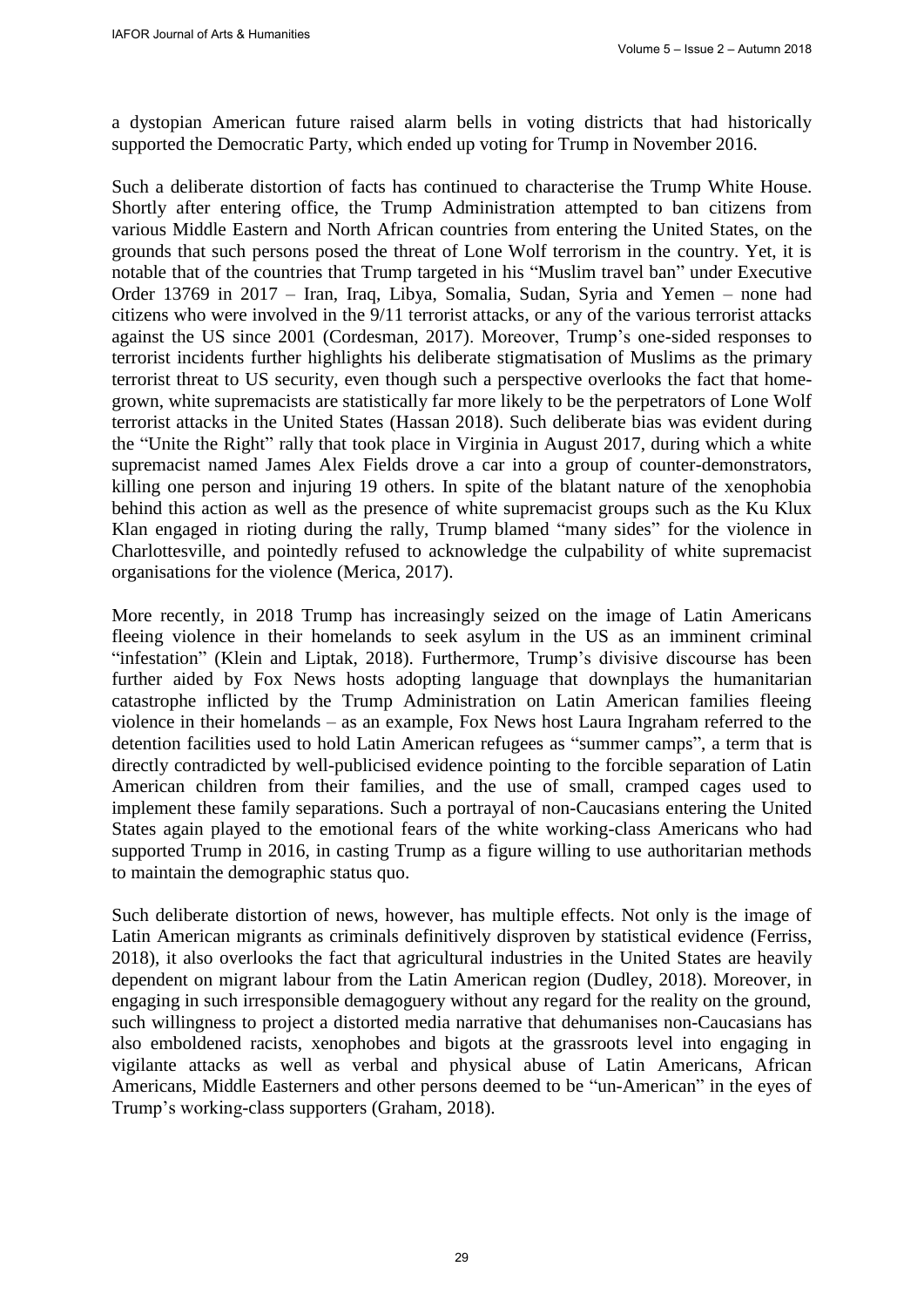## **Threat 3: Conspiracy theories**

Closely related to the cherry-picking of facts is the emergence of websites and blogs that promote conspiracy theories. Often founded and run by self-proclaimed "investigative journalists" not beholden to corporate interests, such websites and webpages appear to be more legitimate in the eyes of an uninformed public that has become disillusioned with mainstream media. Such a development is all the more so given the desire held by the masses for a rigid interpretation of freedom of speech, even if this results in a situation in which irresponsible demagogues are placed in a position to deliberately inject falsehoods into the mainstream media narrative. In so doing, however, the operators of such sites are in a position to promote conspiracy theories as an "objective truth" that the mainstream media is attempting to suppress, as part of a wider effort to skew media narrative discourse into following a given ideological agenda (Fish, 2018).

This much is evident based on the activity of Info Wars and Breitbart, to name but two particularly notorious purveyors of conspiracy theories. Both websites have a long track record of promoting far-right views that include Islamophobia, bigotry and xenophobia towards non-Caucasians, and support for a rigid interpretation of the Second Amendment in granting uncontrolled access to firearms for the general public. The willingness of such websites to exploit the news to advance their own cynical agendas was reflected following the Sandy Hook Elementary School shooting that saw the death of 20 young schoolchildren and six teaching staff. Although the moral outrage over the carnage contributed to growing momentum in support of gun control legislation in the United States, Alex Jones, the founder of Info Wars, portrayed the school shooting as an event fabricated by the Obama Administration as part of a covert strategy to dismantle the Second Amendment, thereby preventing Second Amendment enthusiasts from averting a secret Federal Government plan to impose dictatorial powers in the country (Cooper, 2018). Such cynical disregard for reality is all the more shocking given the extent to which Jones' deliberate injection of his conspiracy theory forced the families of the victims of the Sandy Hook shooting to re-live the trauma of the loss of their loved ones.

### **Threat 4: Justifying morally reprehensible perspectives**

A further instance through which fake news attempts to skew the mainstream media narrative is reflected in attempts to justify morally reprehensible perspectives, either through adopting a revisionist interpretation of a known, controversial period of history, or otherwise through a cynical invocation of freedom of speech. This issue has become increasingly prominent in the context of the ongoing debates over the issue of statues of Confederate States of America (CSA) generals from the American Civil War. Apologists for the CSA point to idealised portrayals of CSA generals such as Robert E Lee as honourable patriots defending the sovereignty of their home state, in an attempt to gaslight the widely-held view that the system of slavery in the CSA itself was a racially-driven arrangement of economic exploitation of African Americans. Such an idealisation of Lee has been rejected by the majority of historians. Although it is accepted that Lee was not particularly committed to the institution of slavery, it is also notable that he did nothing to oppose its continued implementation in the Southern states. Furthermore, given the extent to which Lee's skilled generalship contributed to the prolongation and carnage of the American Civil War, the image of Lee as an "honourable gentleman" who was fighting for the wrong side obscures the fundamentally racist underpinnings of the CSA's existence. Equally notable was that, in the aftermath of the Civil War, Lee opposed the extension of political rights to newly-freed African Americans (Fortin, 2017).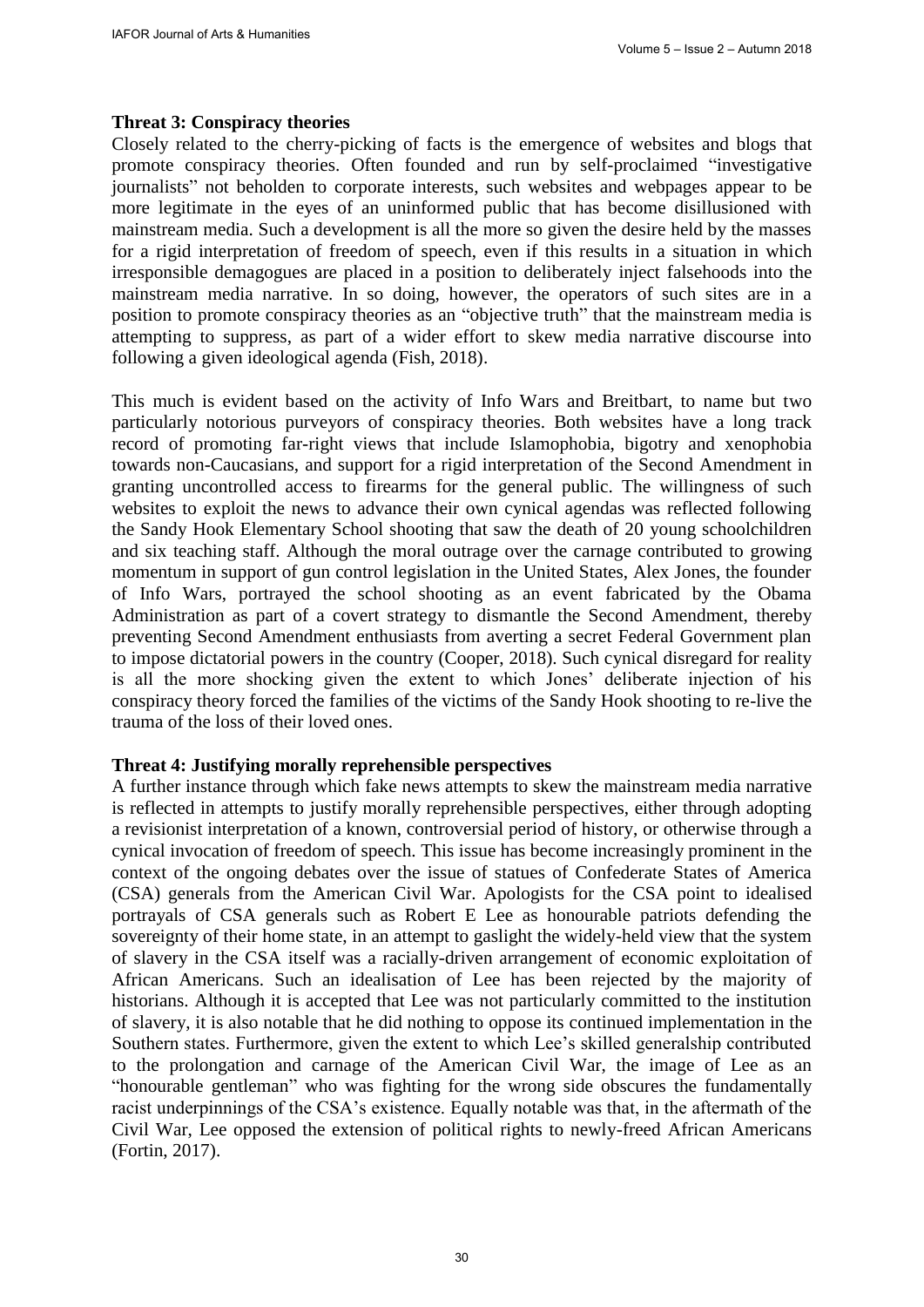## **Threat 5: Agent provocateurs**

Yet a further means through which fake news can enter and skew mainstream media discourse is through the presence of agent provocateurs who exploit existing social faultlines to further sow discord and polarisation in society. Although not a new phenomenon, it has become increasingly prominent in light of the continuing racial tensions in the United States due to repeated instances of law enforcement personnel's disproportionate use of violence and lethal action against African American, even over trivial misdemeanours and, in multiple cases, the complete absence of any criminal wrongdoing whatsoever.

Following the acquittal of George Zimmerman over the shooting death of African American teenager Trayvon Martin, the civil society activist group Black Lives Matters (BLM) has gained growing momentum, a trend in tandem with the increasingly public instances of police abuses of power against African Americans. A particularly notable instance took place in 2016, following the shooting death of Philando Castile in Minnesota, an event that was captured on video and went viral on the Internet. Amidst the growing outcry from BLM activists, the Russian Government, already at loggerheads with the United States, saw an opportunity to exploit the heightened tensions in the Unites States race relations in an election year. The Internet Research Agency, an Internet troll group based in St Petersburg, Russia, and believed to be linked to the Russian Government, set up a series of fake Facebook groups such as "Don't Shoot" and "Blacktivist". Posing as the black civil rights movements protesting against police brutality in the United States, yet lacking any authentic sense of commitment and civic responsibility in ending police brutality (O'Sullivan, 2018), such sham organisations had the effect of instigating African American anger against law enforcement officers in the United States, whilst simultaneously feeding the fears of white working class Americans about the prospect of racial violence spreading into their hitherto peaceful neighbourhoods.

## **Threat 6: Deliberate Audio and Visual Mislabelling**

Further instances that reflect the ability to generate a skewed media narrative is reflected in the willingness of people to deliberately adopt misleading labels as captions to accompany audio and visual representations of the news. One recent instance of this has been reflected amidst the efforts of Second Amendment supporters in the United States to counter the growing momentum in support of gun control legislation. In the aftermath of the death of 14 students and 3 teachers during the Stoneman Douglas High School shooting in Florida in February 2018, the survivors of this incident have embarked on a well-publicised nation-wide effort to demand gun control and thereby mitigate the threat of gun violence in the United States, founding the "Never Again MSD" movement. Among the leaders of the latter is Emma Gonzalez, who became notable for her oral charisma and distinctive buzz cut hairstyle. With the growing media profile of the MSD movement, firearms enthusiasts and conservatives began focusing their attention on a photograph of a young woman with a similar-looking buzz cut hairstyle supposedly vandalising the vehicle of a Second Amendment supporter, clearly in an attempt to discredit the MSD movement. Closer investigation revealed that the photograph was taken in 2007, and showed pop star Britney Spears (who had a buzz cut at the time) in a drunken rage (Chen, 2018).

### **Threat 7: Deliberate audio and visual distortions**

In a similar light, it has become increasingly easy to generate a deliberately distorted portrayal of the news through software technology. Such attempts to generate fake news was rather more difficult during the Industrial Age, given that mainstream media in that era was dominated by the printing presses, as well as radio and television studios, all of which were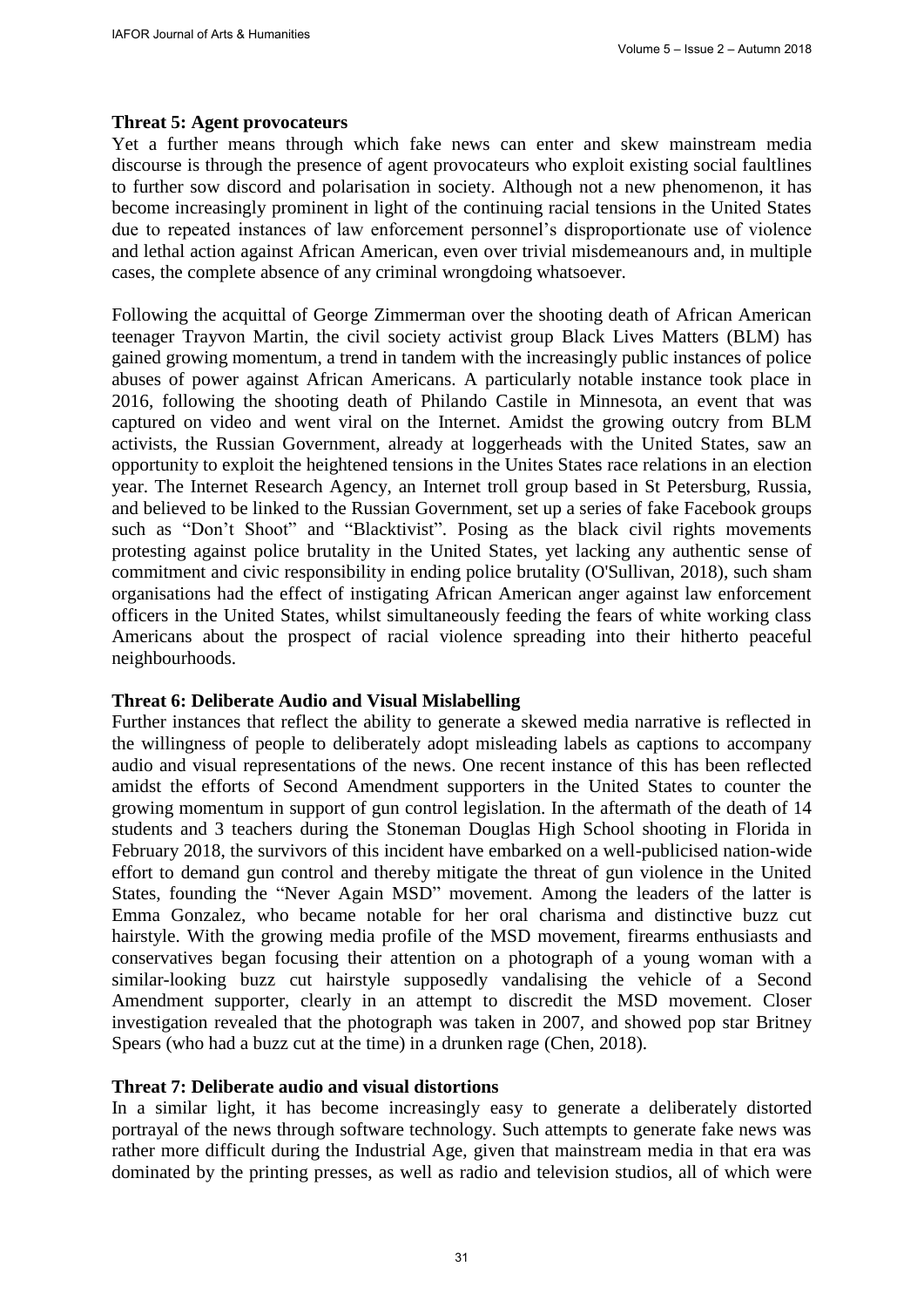generally in the hands of established media corporations that could be held accountable through their board of trustees. The advent of the Information Age has, however, upended such assumptions. The proliferation of inexpensive computers as well as easy-to-master software such as Photoshop, Adobe After Effects and FakeApp means that it is now possible for comparative amateurs to generate realistic-looking news sources that may be taken by the untrained eye as legitimate news.

Such was the case following the devastation inflicted by Hurricane Harvey that struck Texas in 2017. As illustrated in the Figures 2, 3 and 4, Trump supporters used Photoshop to create images that made it appear as though Trump was directly involved in rescue efforts. For the purpose of comparison, the original photographs are placed alongside their Photoshopped versions, thereby reflecting how effectively Photoshop can be used to distort the media narrative.



Figure 2: Source: Snopes, 2017.

![](_page_9_Picture_6.jpeg)

Figure 3: Source: Snopes, 2017.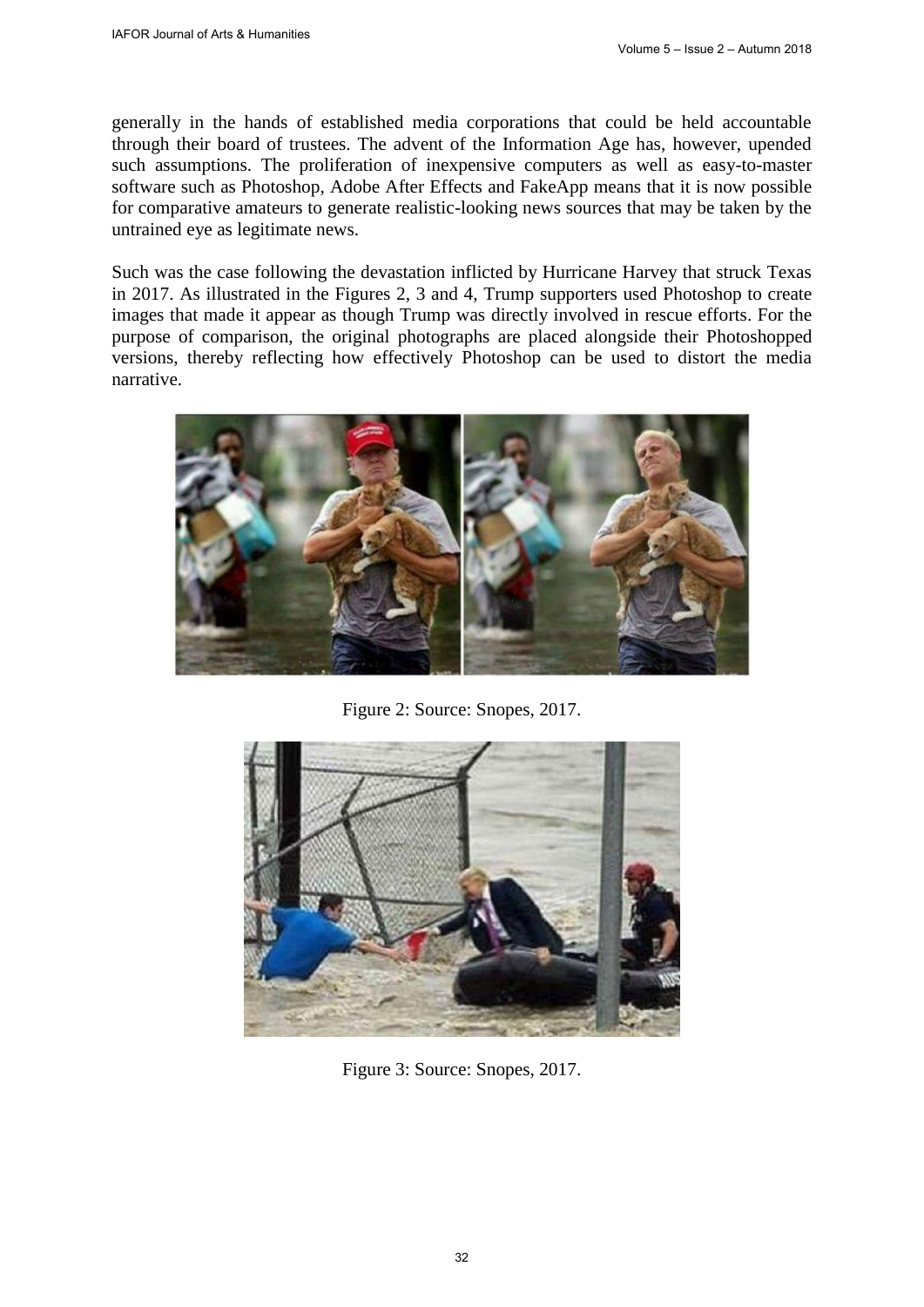![](_page_10_Picture_2.jpeg)

Figure 4: Source: Snopes, 2017.

Whilst such images have the effect of portraying Trump as an exemplary leader willing to put his own life on the line as part of his civic responsibilities, such an image is not particularly convincing, given Trump's lack of track record for public service (*The Independent*, 2016).

Nor is such deliberate distortion of the media narrative restricted to still photographs. In response to the growing proliferation of fake news, in April 2018, film director Jordan Peele released a video which, combined the use of Adobe After Effects and FakeApp, enabling Peele to capture the oral and visual likeness of Barack Obama, making it appear though the former President had just delivered an expletive-laden personal attack on Trump (Vincent, 2018). Although Peele's video was intended to deliver a point on how fake news can be generated, the implication is clear: anyone with access to a computer and inexpensive computer software is capable of generating a realistic-appearing media narrative that may be taken as legitimate news by uncritical and unsuspecting audiences.

#### **Conclusion: Responding to the Threat of Fake News**

Based on this discussion, it is apparent that the growing phenomenon of fake news is an increasingly worrisome threat to civil society on many levels, and one that is likely to continue for the foreseeable future. In so doing, fake news will likely pose a continuing potential threat to civil society as underpinning basis for democracy. The latter, as a cornerstone of the post-1945 liberal world order, is based on the freedom of speech to stimulate public debate and thereby ensure the public accountability and transparency of elected government officials to their constituents. Yet, the injection of fake news into the media narrative undermines objectivity in the presentation of facts before the members of civil society. Worse still, when wilfully manipulated and distorted by politicians, journalists and other public figures willing to project their own spin onto the unthinking masses, existing faultlines of social and demographic polarisation become further internalised. Fake news, in appealing to the masses' confirmation bias, results in an echo chamber that prevents meaningful, constructive conversations and debate in addressing national policy challenges. This problem is further accentuated by the emergence of such a highly charged atmosphere, within which increasing numbers of self-appointed vigilantes have taken it upon themselves to engage in various acts of verbal and physical abuse towards people of opposing viewpoints, or different ethnic and religious backgrounds (Mathias, 2017).

In addressing the challenge posed by fake news, it is necessary to recognise that there are no quick fixes. Although it may be tempting to regard state censorship as one possible means of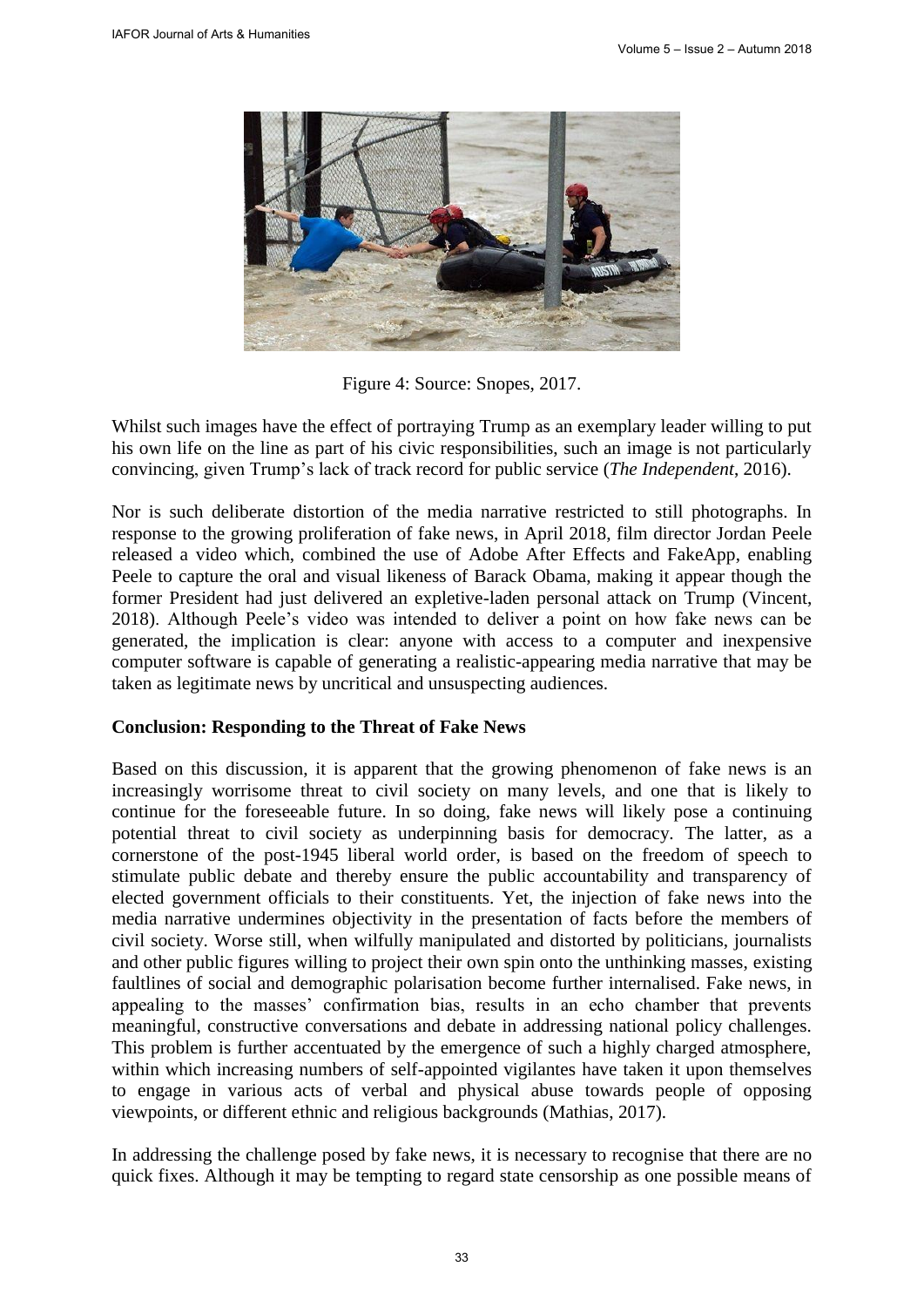filtering fake news out of the mainstream media narrative, there are limitations to such an approach. To some degree, a certain level of censorship is useful in preventing demagogues from inciting their followers into engaging in violence against ethnic and religious minorities. Such has been the case of Singapore, which introduced legislation in the 1960s authorising media censorship to prevent demagogues from abusing the freedom of speech to incite communal violence (Arnold, 1996). However, the power of censorship, if left unchecked, is open to abuse by government authorities that may be tempted to turn to such methods to serve their own political ends (Gall, 2018). Furthermore, even in fully-functioning democracies, the use of censorship may backfire on the government. Such has been the case of Germany, which has legislation banning hate speech targeting ethnic and religious minorities, as well as Holocaust denial or glorification of the Nazi regime. Although such measures worked well in the aftermath of 1945 due to the recentness of historical memories of the Nazi regime, more recent attempts to invoke such legislation to counter the activities of the far-right Alternative für Deutschland (AfD) party have been less successful. Given the history of censorship and authoritarianism in the Nazi-era and in the former East Germany, the AfD has been able to point out that the present-day German state's attempts to enforce censorship under the Network Enforcement Act (NetzDG) of January 2018 is a hypocritical attack on democracy (Kinstler, 2018). In addition, given that attempts to enforce censorship in Germany do not change the growing concerns held by many ordinary Germans over the long-term feasibility of German Chancellor Angela Merkel's liberal asylum policies for refugees, attempts to enforce censorship are all the more likely to arouse further, long-term resentment that plays into the AfD's hands.

A more productive means of countering the implications of fake news is to be found in the promotion of a culture of civil discourse and a willingness to agree to disagree peacefully, as well as in ensuring that educational curriculums support efforts to the fostering of such civil society. As Russell Roberts noted,

We like simple stories without too much nuance – stories that often demonize the other side and its conflicting vision of the truth … So we convince ourselves that the evidence speaks so loudly, so emphatically, that we have no choice but to declare our allegiance to a particular tribe. But it rarely crosses our minds to notice that the tribe we are in determines the evidence we notice and accept … The result is an unjustified confidence in one's own side of the debate … This means an end to not just civilised conversation, but often to any kind of conversation at all. (Roberts, 2018, n.p.)

Such an outcome is unsatisfactory for many reasons. At best, it prevents meaningful civil society debate in addressing challenges like climate change, gun violence, racism, immigration and other pressing issues; at worst, it can cause basic policy disagreements to degenerate into violence. In counter to this, the fostering of a culture of civility may, by providing an environment conducive for civil conversation and an ability to agree to disagree, offers a more constructive basis for debate and decision-making (Morant, 2018).

In addition, in order to mitigate the impact that fake news may have on an increasingly digitised society faced with a growing array of Internet websites (more than a few of which are purveyors of fake news), it is all the more important to ensure that the youth of the future are provided with an appropriate curriculum. The latter has to reject the type of intellectual superficiality arising from the use of Wikipedia, but instead embraces a culture of factchecking for accuracy. In combination with source triangulation, an observer trained in the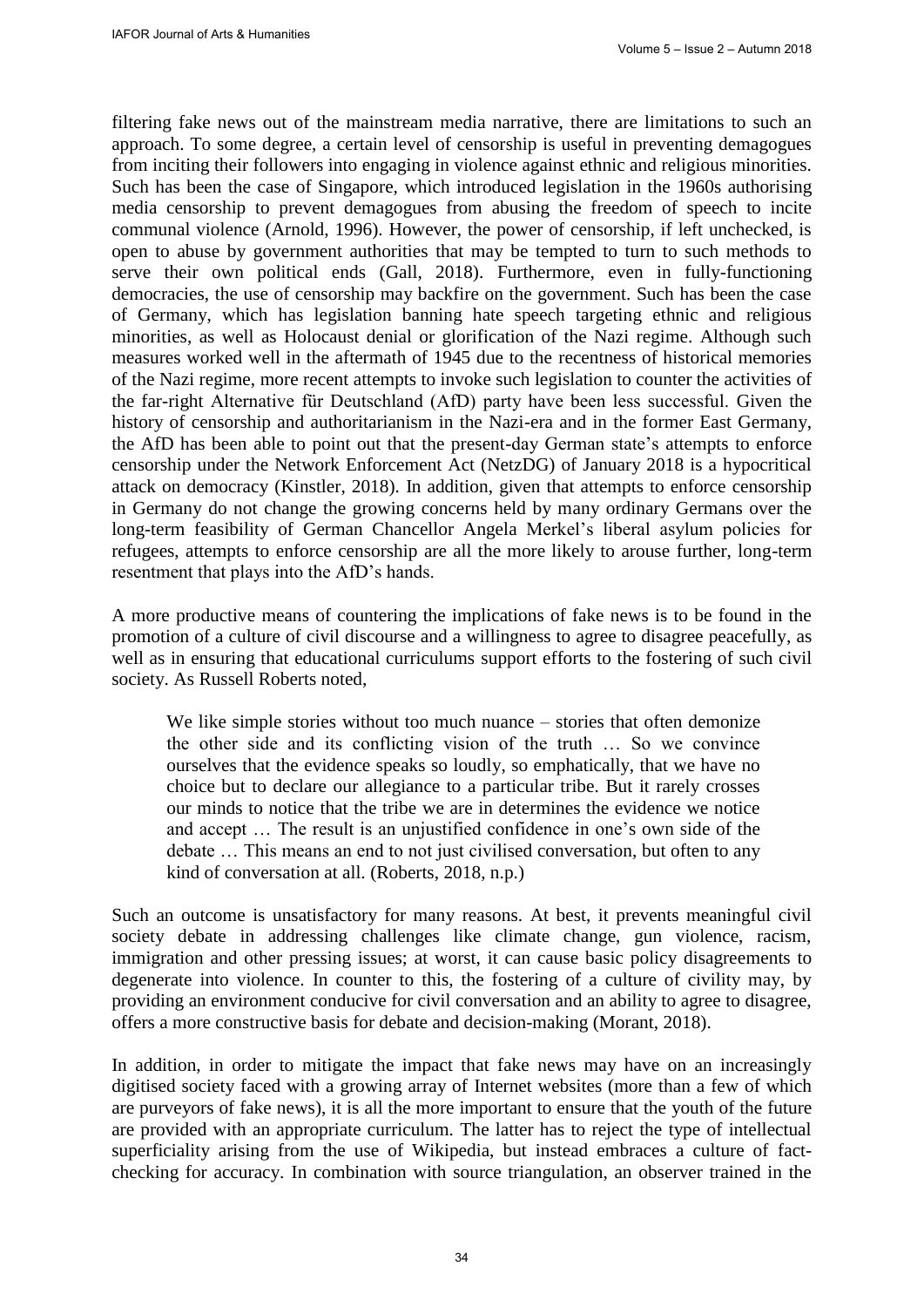culture of fact-checking for accuracy has a better chance of mitigating the impact of bias and fake news found on the Internet.

Whilst the author emphasises that such approaches should not be seen as a panacea that eliminates the problem of fake news, it may be considered a step in the right direction. Amidst the growing polarisation of society in the United States due to the proliferation of fake news and conspiracy theories, the criticality of generating a culture in which policy disagreements can be debated in seeking a constructive solution to society's challenges is manifest. In this sense, it may be helpful to recall the following observation by Charles Spurgeon:

> Wisdom is the right use of knowledge. To know is not to be wise. Many men know a great deal, and are all the greater fools for it. There is no fool so great a fool as a knowing fool. But to know how to use knowledge is to have wisdom.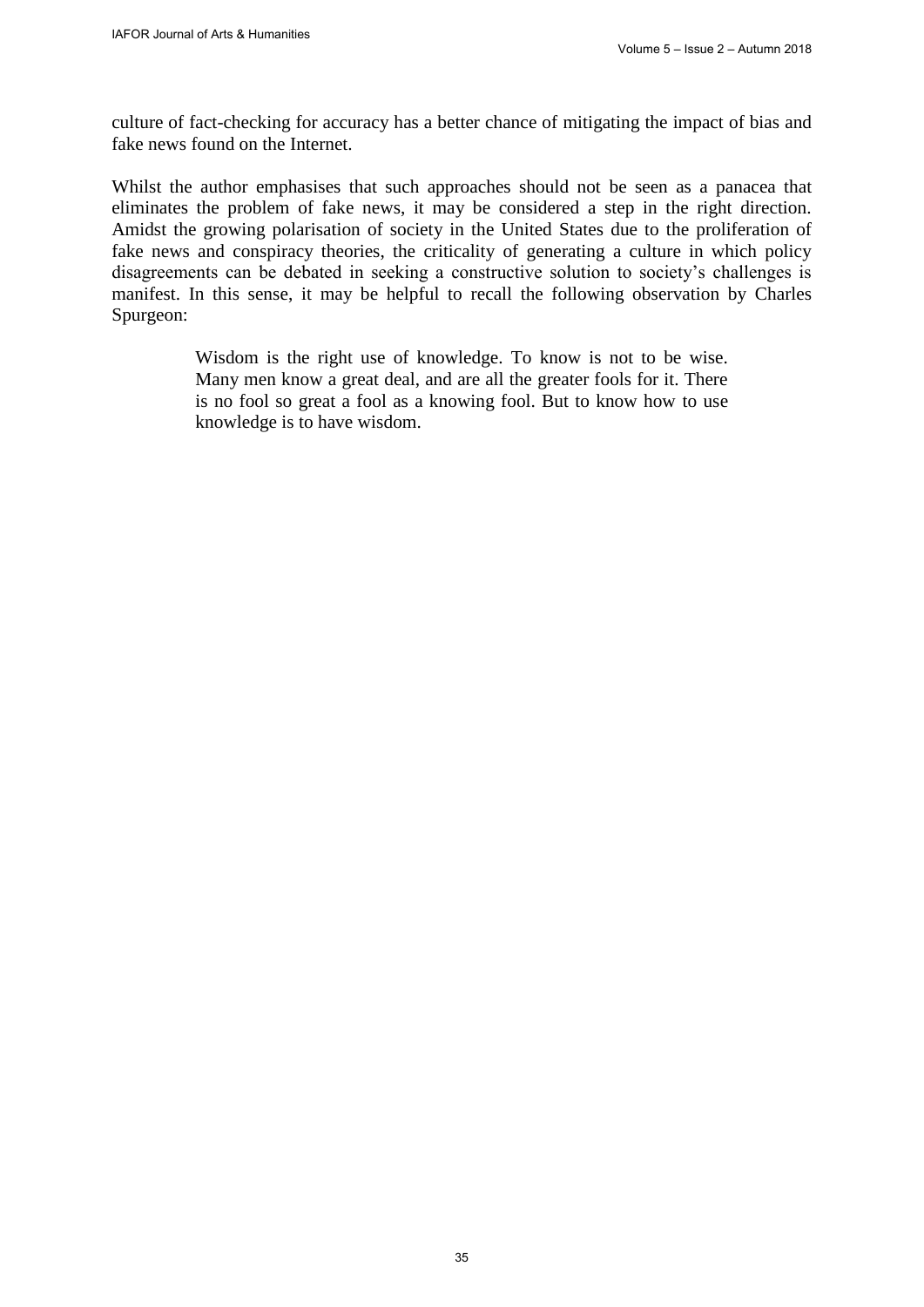### **References**

Anti-Defamation League (2002). *Islamic Anti-Semitism in Historical Perspective*. Retrieved from

[https://web.archive.org/web/20030705140049/http://ad](https://web.archive.org/web/20030705140049/)[l.org/anti\\_semitism/arab/Arab\\_](http://adl.org/anti_semitism/arab/Arab_Anti-Semitism.pdf) [Anti-Semitism.pdf](http://adl.org/anti_semitism/arab/Arab_Anti-Semitism.pdf) 

- Armstrong, P. (2001). *Bloom's Taxonomy*. Retrieved from [https://cft.vanderbilt.edu/guides](https://cft.vanderbilt.edu/guides-sub-pages/blooms-taxonomy/)[sub-pages/blooms-taxonomy/](https://cft.vanderbilt.edu/guides-sub-pages/blooms-taxonomy/)
- Arnold, W. (1996, December 9). Singapore's net restrictions run up against users' fears. *Wall Street Journal.* Retrieved from <https://www.wsj.com/public/current/articles/SB848955715558825000.htm>
- Bytwerk, [R.](javascript:;) L. (2015). Believing in "Inner Truth": *The protocols of the Elders of Zion* in Nazi Propaganda, 1933–1945. *Holocaust and genocide studies, 29*(2), 212–229. <https://doi.org/10.1093/hgs/dcv024>
- Chen, T. (2018, March 31). People actually believed a Britney Spears meme trolling Parkland student trolls and now they're being trolled. *Buzz Feed News.* Retrieved from [https://www.buzzfeed.com/tanyachen/oh-the-taste-of-your-lips-i-want-to](https://www.buzzfeed.com/tanyachen/oh-the-taste-of-your-lips-i-want-to-die?utm_term=.mdNqqvlvx#.duYJJywyM)[die?utm\\_term=.mdNqqvlvx#.duYJJywyM](https://www.buzzfeed.com/tanyachen/oh-the-taste-of-your-lips-i-want-to-die?utm_term=.mdNqqvlvx#.duYJJywyM)
- Cooper, A. (2018, May 24). Six more Sandy Hook families sue broadcaster Alex Jones. *CNN.* Retrieved from [https://edition.cnn.com/2018/05/23/us/alex-jones-sandy-hook](https://edition.cnn.com/2018/05/23/us/alex-jones-sandy-hook-suit/index.html)[suit/index.html](https://edition.cnn.com/2018/05/23/us/alex-jones-sandy-hook-suit/index.html)
- Cordesman, A. H. (2017, March 7). Reinforcing failure: The revised executive order protecting the nation from foreign terrorist entry into the United States. *CSIS 7*. Retrieved from [https://www.csis.org/analysis/reinforcing-failure-revised-executive](https://www.csis.org/analysis/reinforcing-failure-revised-executive-order-protecting-nation-foreign-terrorist-entry)[order-protecting-nation-foreign-terrorist-entry](https://www.csis.org/analysis/reinforcing-failure-revised-executive-order-protecting-nation-foreign-terrorist-entry)
- Cosgrove, B. (2014, May 5). Behind the picture: "Dewey Defeats Truman" and the politics of memory. *Time*. Retrieved from [http://time.com/3879744/dewey-defeats-truman-the](http://time.com/3879744/dewey-defeats-truman-the-story-behind-a-classic-political-photo/)[story-behind-a-classic-political-photo/](http://time.com/3879744/dewey-defeats-truman-the-story-behind-a-classic-political-photo/)
- Dudley, M. J. (2018, June 25). These U.S. industries can't work without illegal immigrants. *The Conversation*. Retrieved from [https://www.cbsnews.com/news/illegal](https://www.cbsnews.com/news/illegal-immigrants-us-economy-farm-workers-taxes/)[immigrants-us-economy-farm-workers-taxes/](https://www.cbsnews.com/news/illegal-immigrants-us-economy-farm-workers-taxes/)
- Eligon, J. (2018, March 6). Kansas man pleads guilty to Indian immigrant's murder. *New York Times*. Retrieved from [https://www.nytimes.com/2018/03/06/us/kansas-indian](https://www.nytimes.com/2018/03/06/us/kansas-indian-immigrant-murder.html)[immigrant-murder.html](https://www.nytimes.com/2018/03/06/us/kansas-indian-immigrant-murder.html)
- Ferriss, S. (2018, April 30). How Trump and Sessions cherry-picked data to blame immigrants for lower wages. *The Conversation*. Retrieved from [https://www.publicintegrity.org/2018/04/30/21674/how-trump-and-sessions-cherry](https://www.publicintegrity.org/2018/04/30/21674/how-trump-and-sessions-cherry-picked-data-blame-immigrants-lower-wages)[picked-data-blame-immigrants-lower-wages](https://www.publicintegrity.org/2018/04/30/21674/how-trump-and-sessions-cherry-picked-data-blame-immigrants-lower-wages)
- Fish, S. (2018, May 7). Transparency is the mother of fake news. *New York Times*. Retrieved from<https://www.nytimes.com/2018/05/07/opinion/transparency-fake-news.html>
- Ford, H. (n.d.). *The International Jew The world's foremost problem*. Retrieved from [https://archive.org/details/TheInternationalJewTheWorldsForemostProblemhenryFord](https://archive.org/details/TheInternationalJewTheWorldsForemostProblemhenryFord1920s) 1920s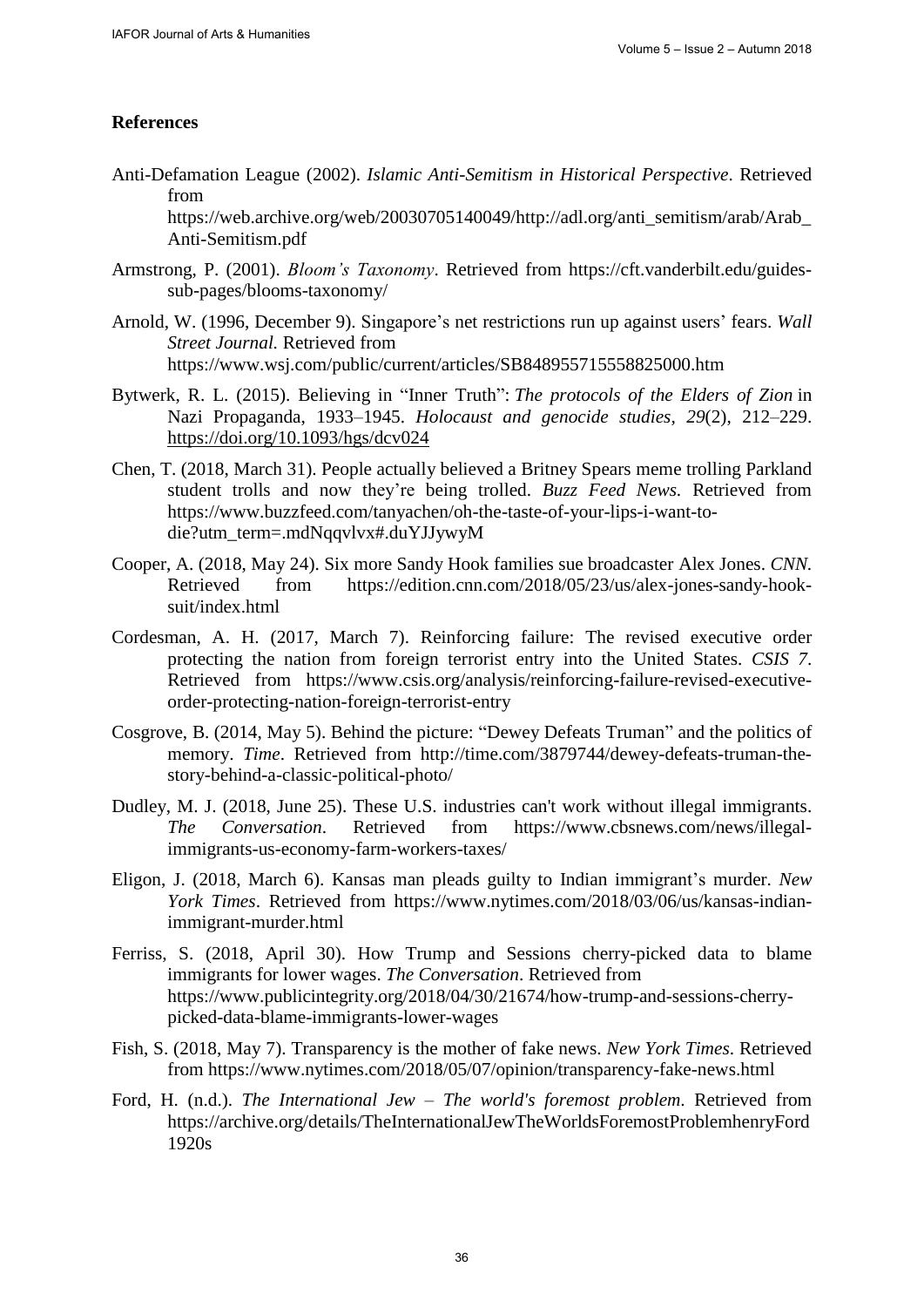- Fortin, J. (2017, August 18). What Robert E. Lee wrote to The Times about slavery in 1858. *New York Times*. Retrieved from [https://www.nytimes.com/2017/08/18/us/robert-e](https://www.nytimes.com/2017/08/18/us/robert-e-lee-slaves.html)[lee-slaves.html](https://www.nytimes.com/2017/08/18/us/robert-e-lee-slaves.html)
- [Gall,](http://www.nytimes.com/by/carlotta-gall) C. (2018, March 4). Erdogan's next target as he restricts Turkey's democracy: The Internet. *New York Times*. Retrieved from [https://www.nytimes.com/2018/03/04/world/europe/turkey-erdogan-internet-law](https://www.nytimes.com/2018/03/04/world/europe/turkey-erdogan-internet-law-restrictions.html)[restrictions.html](https://www.nytimes.com/2018/03/04/world/europe/turkey-erdogan-internet-law-restrictions.html)
- Graham, D. (2018, June 19). Trump says Democrats want immigrants to "infest" the U.S. *The Atlantic*. Retrieved from [https://www.theatlantic.com/politics/archive/2018/06/trump-immigrants](https://www.theatlantic.com/politics/archive/2018/06/trump-immigrants-infest/563159/)[infest/563159/](https://www.theatlantic.com/politics/archive/2018/06/trump-immigrants-infest/563159/)
- Hall, S. (2014, August 26). Belief, legend, and the Great Moon Hoax. *Library of Congress.* Retrieved from <https://blogs.loc.gov/folklife/2014/08/the-great-moon-hoax/>
- Hassan, M. (2018, March 22). Americans are more likely to be attacked by far-right terrorists than Islamists. *The New Statesman*. Retrieved from [https://www.newstatesman.com/world/north-america/2018/03/americans-are-more](https://www.newstatesman.com/world/north-america/2018/03/americans-are-more-likely-be-attacked-far-right-terrorists-islamists)[likely-be-attacked-far-right-terrorists-islamists](https://www.newstatesman.com/world/north-america/2018/03/americans-are-more-likely-be-attacked-far-right-terrorists-islamists)
- Jacobson, L. (2018, February 5). The age of cherry-picking. *Politico*. Retrieved from <http://www.politifact.com/truth-o-meter/article/2018/feb/05/age-cherry-picking/>
- Kessler, G., & Lee, [M.](https://www.washingtonpost.com/people/michelle-ye-hee-lee/) (2016, July 22). Fact-checking Donald Trump's acceptance speech at the 2016 RNC. *Washington Post*. Retrieved from [https://www.washingtonpost.com/news/fact-checker/wp/2016/07/22/fact-checking](https://www.washingtonpost.com/news/fact-checker/wp/2016/07/22/fact-checking-donald-trumps-acceptance-speech-at-the-2016-rnc/?utm_term=.41e0c8d3c266)[donald-trumps-acceptance-speech-at-the-2016-rnc/?utm\\_term=.41e0c8d3c266.](https://www.washingtonpost.com/news/fact-checker/wp/2016/07/22/fact-checking-donald-trumps-acceptance-speech-at-the-2016-rnc/?utm_term=.41e0c8d3c266)
- Kinstler, L., (2018, May 18). Germany's attempt to fix Facebook Is backfiring. *The Atlantic*. Retrieved from [https://www.theatlantic.com/international/archive/2018/05/germany](https://www.theatlantic.com/international/archive/2018/05/germany-facebook-afd/560435/?utm_source=atlfb)[facebook-afd/560435/?utm\\_source=atlfb](https://www.theatlantic.com/international/archive/2018/05/germany-facebook-afd/560435/?utm_source=atlfb)
- Klein, [B. &](https://edition.cnn.com/profiles/betsy-klein) Liptak, K. (2018, June 19). Trump ramps up rhetoric: Dems want "illegal immigrants" to "infest our country". *CNN*. Retrieved from [https://edition.cnn.com/2018/06/19/politics/trump-illegal-immigrants](https://edition.cnn.com/2018/06/19/politics/trump-illegal-immigrants-infest/index.html)[infest/index.html](https://edition.cnn.com/2018/06/19/politics/trump-illegal-immigrants-infest/index.html)
- Mathias, C. (2017, September 18). Exclusive: New report offers proof of US hate crime rise in The Trump Era. *Huffington Post*. Retrieved from [https://www.huffingtonpost.com/entry/hate-crime-rise-2016-united-states](https://www.huffingtonpost.com/entry/hate-crime-rise-2016-united-states-trump_us_59becac8e4b086432b07fed8)[trump\\_us\\_59becac8e4b086432b07fed8](https://www.huffingtonpost.com/entry/hate-crime-rise-2016-united-states-trump_us_59becac8e4b086432b07fed8)
- Merica, D. (2017, August 13). Trump condemns "hatred, bigotry and violence on many sides" in Charlottesville. *CNN*. Retrieved from [https://edition.cnn.com/2017/08/12/politics/trump-statement-alt-right](https://edition.cnn.com/2017/08/12/politics/trump-statement-alt-right-protests/index.html)[protests/index.html](https://edition.cnn.com/2017/08/12/politics/trump-statement-alt-right-protests/index.html)
- Morant, B. (2018, May 24). In praise of civility. *The Atlantic*. Retrieved from [https://www.theatlantic.com/education/archive/2018/05/in-praise-of](https://www.theatlantic.com/education/archive/2018/05/in-praise-of-civility/561056/?utm_source=atlfb)[civility/561056/?utm\\_source=atlfb](https://www.theatlantic.com/education/archive/2018/05/in-praise-of-civility/561056/?utm_source=atlfb)
- O'Sullivan, D. (2018, June 27). Her Son was killed Then came the Russian trolls. *CNN*. Retrieved from [https://edition.cnn.com/2018/06/26/us/russian-trolls-exploit-philando](https://edition.cnn.com/2018/06/26/us/russian-trolls-exploit-philando-castiles-death/index.html?no-st=1530228277)[castiles-death/index.html?no-st=1530228277](https://edition.cnn.com/2018/06/26/us/russian-trolls-exploit-philando-castiles-death/index.html?no-st=1530228277)